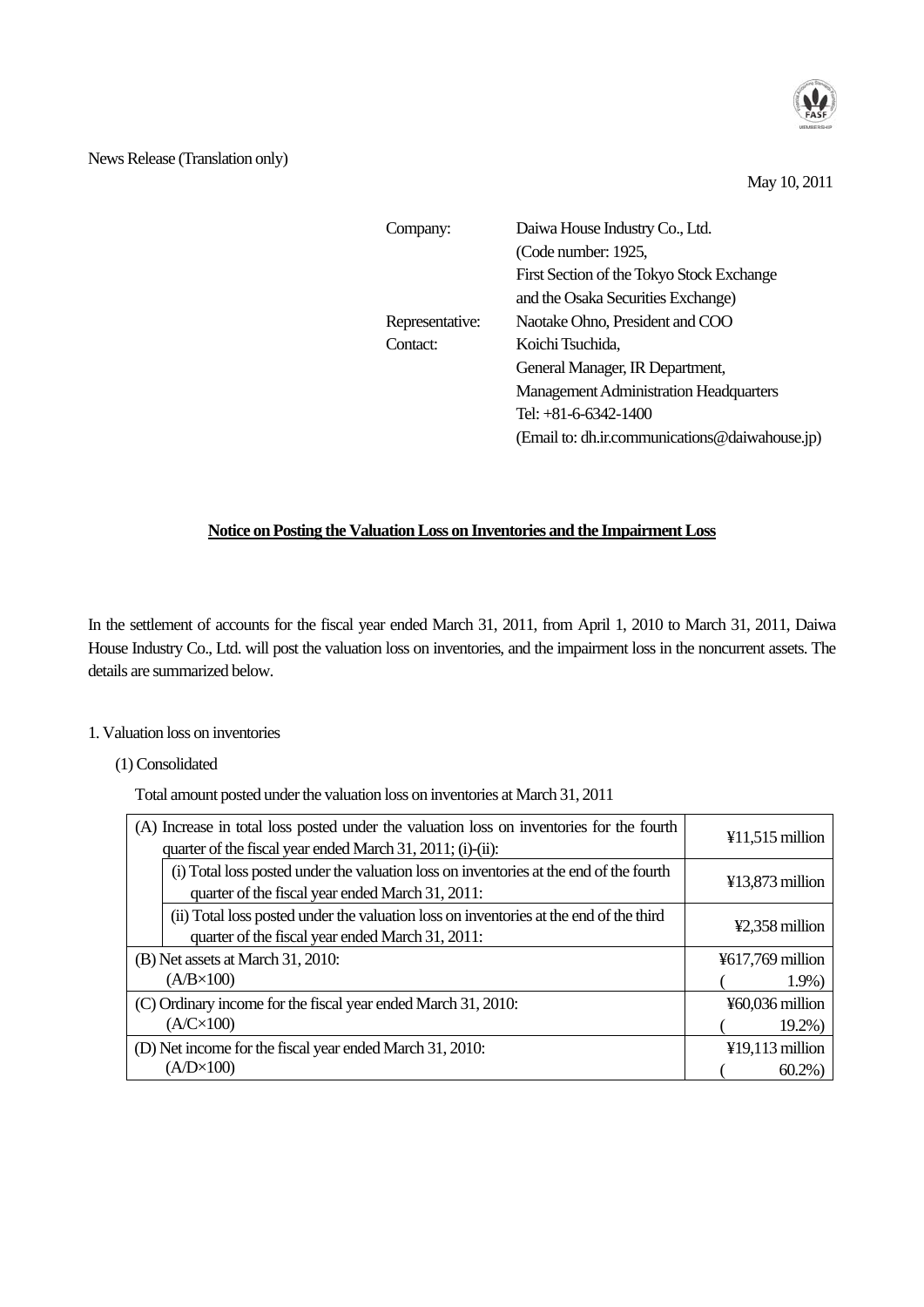## (2) Non-Consolidated

Total loss posted under the valuation loss on inventories at March 31, 2011

| (A) Increase in total loss posted under the valuation loss on inventories for the fourth<br>quarter of the fiscal year ended March 31, 2011; (i)-(ii): | $¥11,658$ million |
|--------------------------------------------------------------------------------------------------------------------------------------------------------|-------------------|
| (i) Total loss posted under the valuation loss on inventories at the end of the fourth<br>quarter of the fiscal year ended March 31, 2011:             | $¥14,011$ million |
| (ii) Total loss posted under the valuation loss on inventories at the end of the third<br>quarter of the fiscal year ended March 31, 2011:             | ¥2,352 million    |
| (B) Net assets at March 31, 2010:                                                                                                                      | ¥545,317 million  |
| $(A/B \times 100)$                                                                                                                                     | $2.1\%$           |
| (C) Ordinary income for the fiscal year ended March 31, 2010:                                                                                          | ¥39,045 million   |
| $(A/C\times100)$                                                                                                                                       | 29.9%)            |
| (D) Net income for the fiscal year ended March 31, 2010:                                                                                               | ¥12,969 million   |
| $(A/D \times 100)$                                                                                                                                     | 89.9%             |

Note: Among the inventories held by the Daiwa House Group, according to Accounting Standard for Measurement of Inventories, mainly, book values of real estate for sale were lowered to the level of actual sales prices, and the difference was recorded in cost of sales.

# 2. Impairment loss

#### (1) Consolidated

Total amount posted under the impairment loss at March 31, 2011

| (A) Increase in total loss posted under impairment loss for the fourth quarter of the fiscal<br>year ended March 31, 2011; (i)-(ii): | $¥17,958$ million |
|--------------------------------------------------------------------------------------------------------------------------------------|-------------------|
| (i) Total loss posted under the impairment loss at the end of the fourth quarter of<br>the fiscal year ended March 31, 2011:         | $¥18,768$ million |
| (ii) Total loss posted under the impairment loss at the end of the third quarter of the<br>fiscal year ended March 31, 2011:         | ¥810 million      |
| (B) Net assets at March 31, 2010:                                                                                                    | ¥617,769 million  |
| $(A/B \times 100)$                                                                                                                   | $2.9\%$           |
| (C) Ordinary income for the fiscal year ended March 31, 2010:                                                                        | $460,036$ million |
| $(A/C\times100)$                                                                                                                     | $29.9\%$          |
| (D) Net income for the fiscal year ended March 31, 2010:                                                                             | $¥19,113$ million |
| $(A/D \times 100)$                                                                                                                   | 94.0%             |